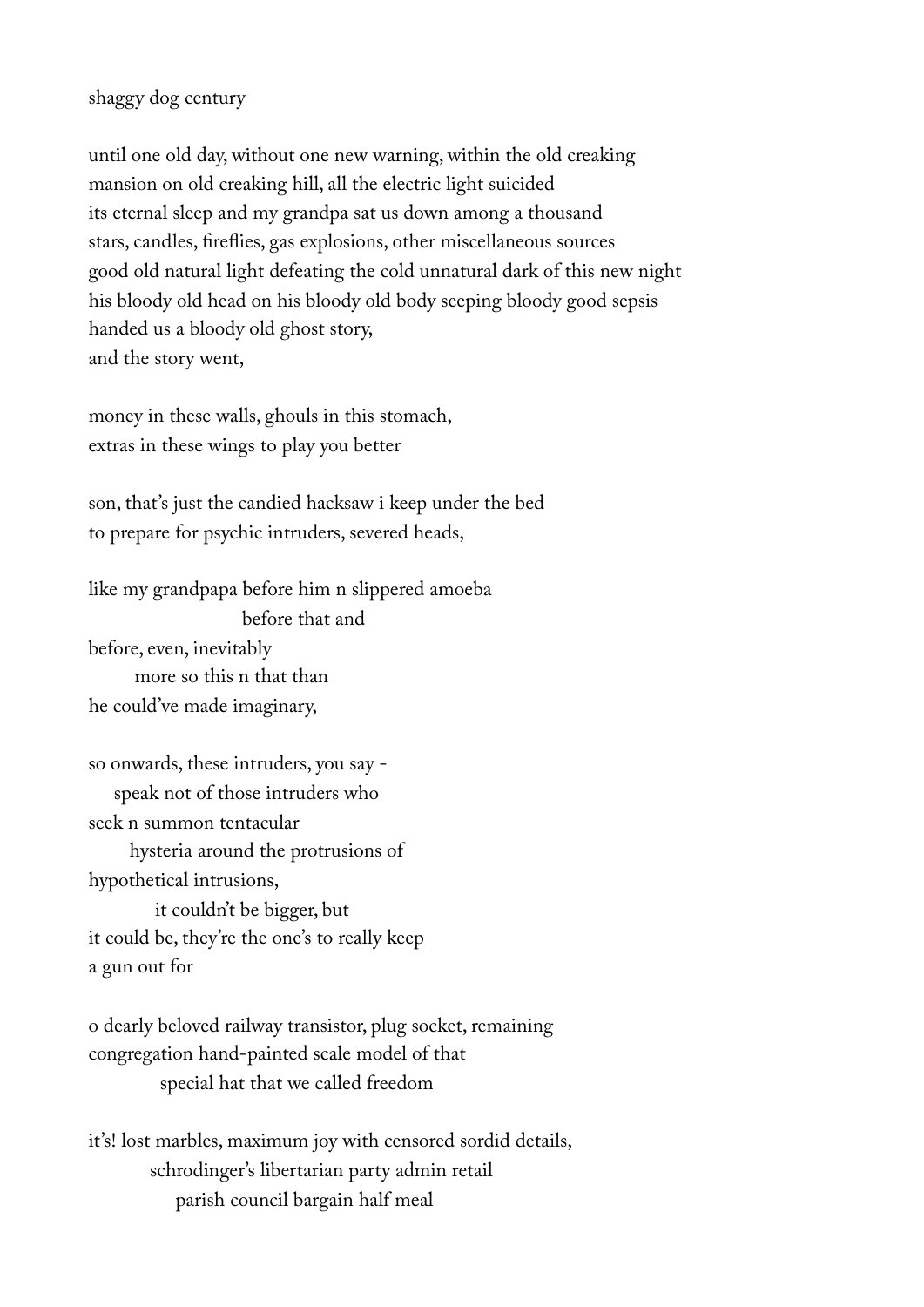and as such, i'd like to return it immediately, because without being all like one is you say, you can't make a politics wholly from the body in the fumes of the hyperrealistic mother nature fuckdoll, someone better, fringes more elegantly plaited more neatly, illegal herbs all in a row, drag the horse to water yet instead force CAMRA or cider with rosie the riveter with back to the kitchen wall, blowjob cocktail platter the bodies in the dishwasher

our special relationship to the literal to the little leagues to the minor leagues we shot frefies to toast by the light of the gas refnery, grandpapa said, it's how the frefies survive, keep from growing scarlet, blood on the folded triangle blood on the theremin, cottingley fairies and their empire therein huge structures collapsing spring blossom on the winter isle, 57 varieties of pyre, i guzzle logical explanation for breakfast, wait for the cockroaches to come home to roost on the flour of our nuclear bootstraps

made in the usa by hands you know… the good kind

awarded extra tumour on the national membrane yet the different ending kept on going, static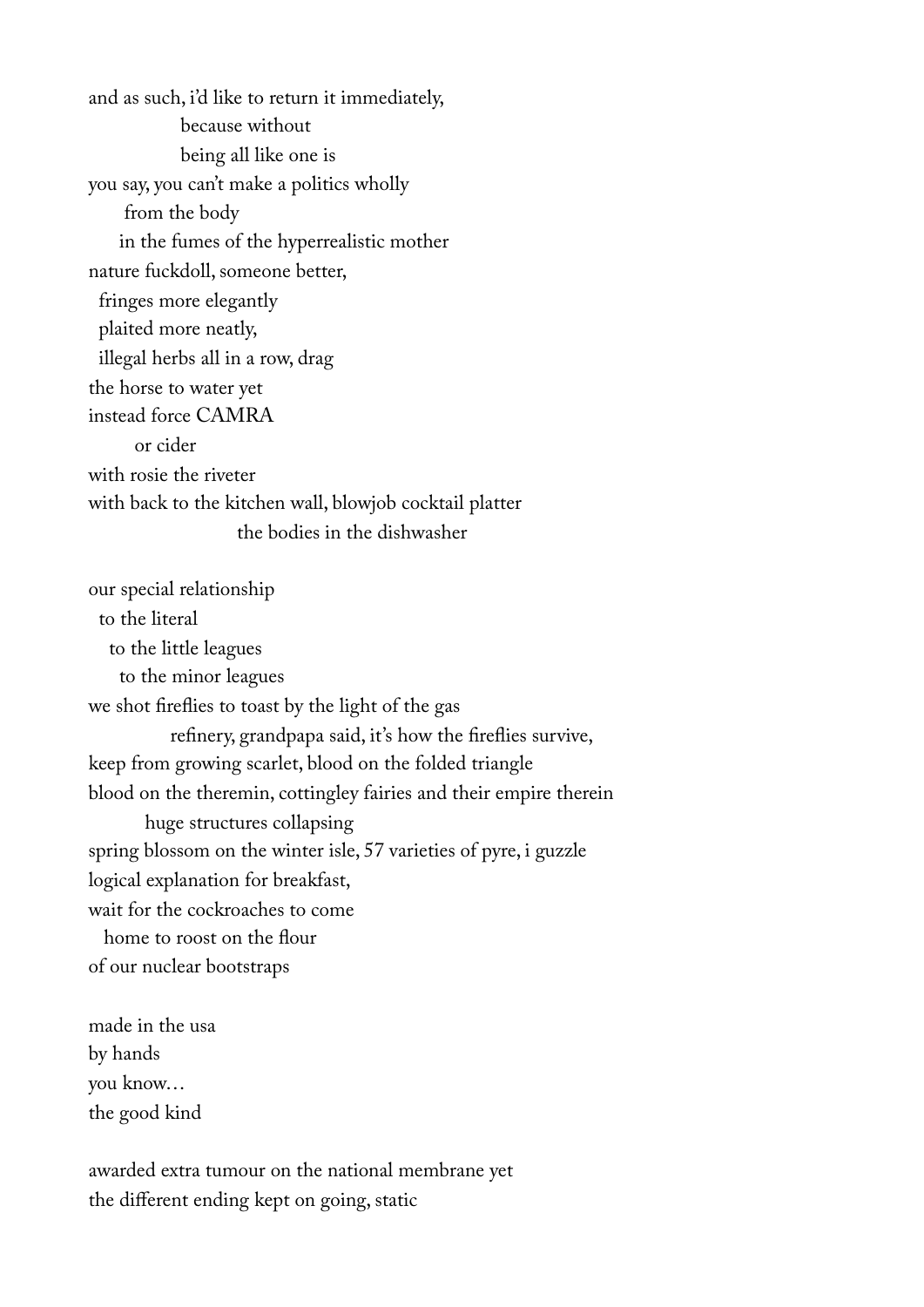5 horrifc accidents of birth huge structures collapsing 12 homesteading horrors you won't believe special relationship small mutation

money in these walls, ghouls in this stomach their civil war, not your mustard duvet cover

> there's some middle men crushing horses down by the lake, really ripping out their eyes and throats and tongues and they seem pleasant enough, to themselves

culture's few personalities, dying embers of the bonfre, fanders philip glassed the 20th century big stoner paranoia years you fucking what, mate? huge structures collapsing

money in these walls, ghouls in this stomach pills were different, purer, stronger,

until one old day, without one new warning, within the old creaking mansion on old creaking hill, all the electric light suicided its eternal sleep and my grandpa sat us down among a thousand stars, candles, frefies, gas explosions, other miscellaneous sources good old natural light defeating the cold unnatural dark of this new night his bloody old head on his bloody old body seeping bloody good sepsis handed us a bloody old ghost story, and the story went,

tearing out the AGA tearing in the AGA the reaping world's another world the threshing world yet another world, and they all live humbly, prettily under ration small victorian hands grasping at the pastry lattice, calling it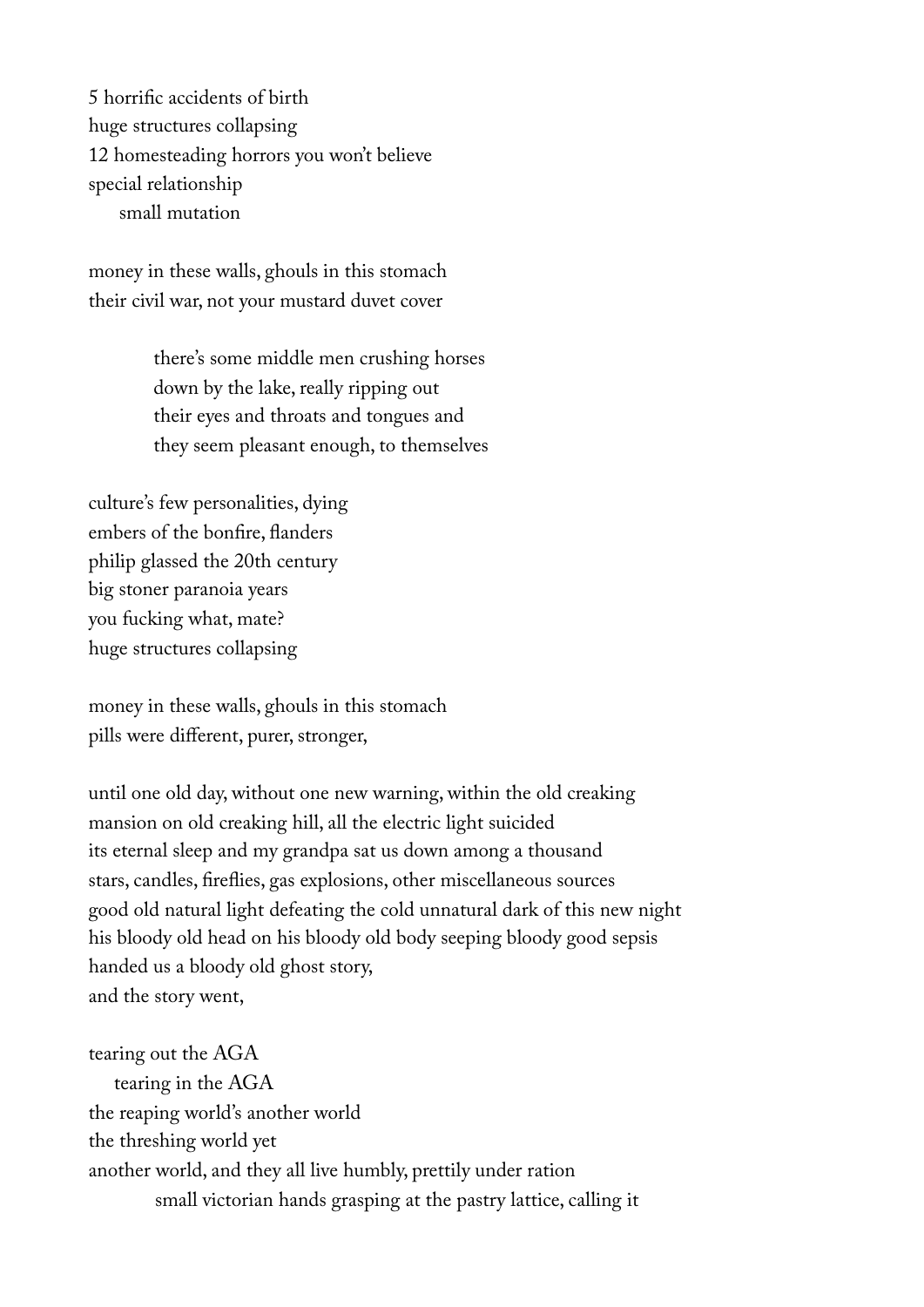a day for the country for the habitat for the hedgerow for the new notches on the commuter belt

magna carta motherfucker, i spin tasteful wool over décollage eyes, scream it good king wenceslas from safe manufacturing distance, and a happy new year to our special relationship to greenery, massacre, envelopes lulling hills, wandering hands

made in britain by hands you know the good kind

you ever see a horse drawn cart flled with spoils of war returned rerun you ever see a feld mouse drive the tractor home to roost upon those fucking those bloody you know who what and hows

hallelujah hallelujah you ever notice how there's no kids called job running around

made in britain by wandering hands you know the good kind

my ancestors were felds of wheat on my father's side apple orchard's on my mothers didn't see a lock and key til they moved to the city nothing to do with it if you ask me nothing to do with it is it a ghost or just a white sheet over the carcass humbugs, lemon sherberts, rhubarb custards, they were all in jars, keeping the small intestine from spilling its guts on the shop floor, how it used to be, preserved in sickened hive machine